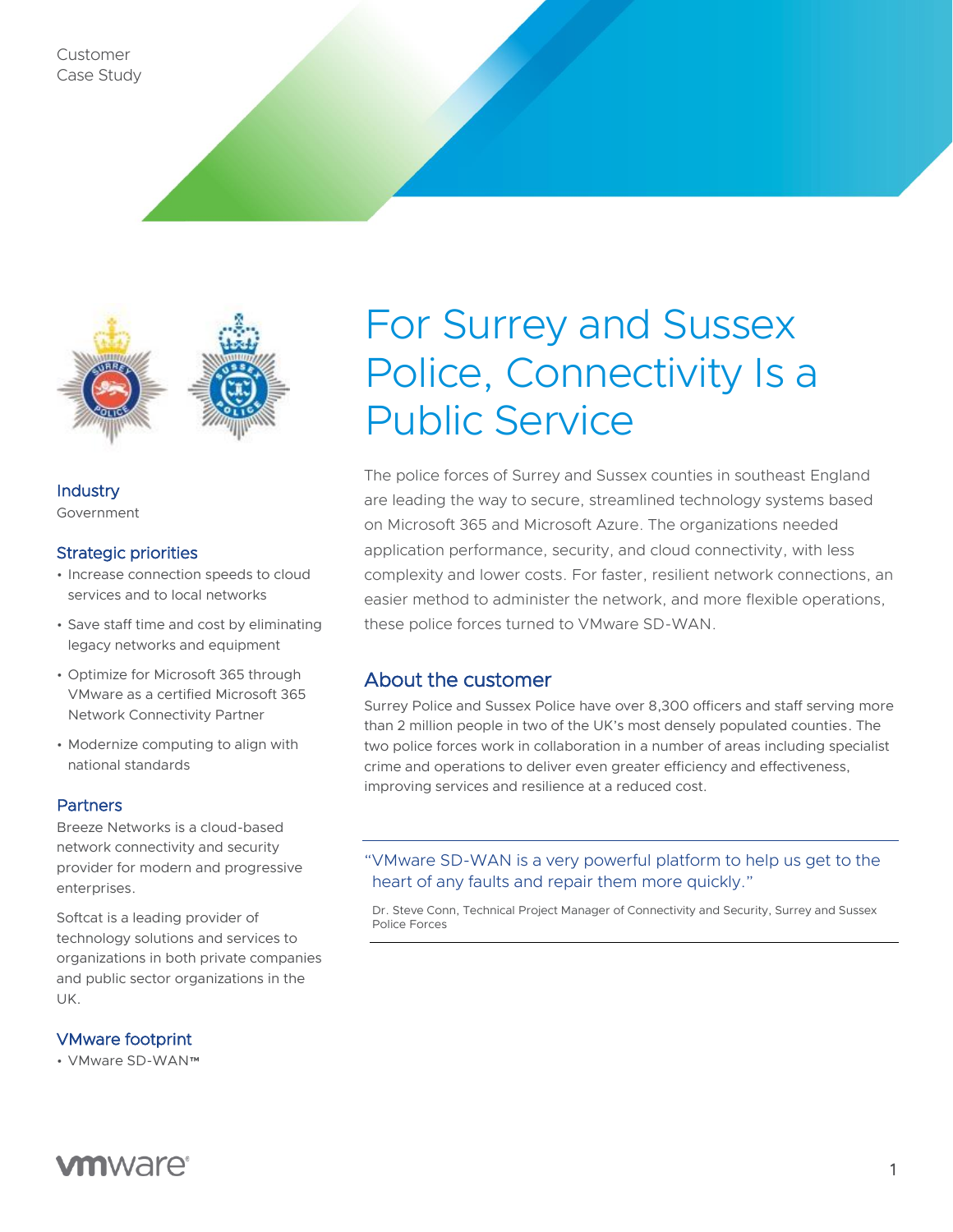# Policing in the cloud

Cloud services provide better and more cost-effective infrastructure for policing technologies such as body-worn video, digital interviews, and digital evidence management. The combined police forces of Surrey and Sussex counties in the United Kingdom are working to comply with a national program that will standardize technology platforms on Microsoft Azure and Microsoft 365 for police programs across the UK.

Dr. Steve Conn, Technical Project Manager of Connectivity and Security for the combined Surrey and Sussex forces, is helping Surrey and Sussex Police realize that vision. "The move to cloud services was a big push for Surrey and Sussex to look at new technology, to help us roll out a new service that can be scaled, flexible and manageable to grow with the business," said Dr. Conn.

Any cloud service, however, is only as good as your connection to it. Slow connectivity with low quality of service can affect employees' productivity and experience on the job. In the case of police forces, slow connections can affect their ability to protect citizens and catch criminals.

The Surrey and Sussex network was based on an aging WAN service with expensive support contracts. A complex environment made it difficult for skilled engineers to maintain it, prevented scalability, and was inflexible.

The platform used to manage content from officers' bodyworn video cameras required large amounts of bandwidth. Uploading and downloading footage was a difficult, multistep process. Officers had to take their body-worn camera into the office, put the equipment into a cradle, burn the video onto a DVD, and then upload it into the system. This was an extremely complex process that took officers away from their operational policing duties.

# The switch to SD-WAN

Dr. Conn and his team decided that VMware SD-WAN would be the right choice to provide a modern cloud and application networking fabric. "We were looking for something that was secure, stable, and had the right price point," said Dr. Conn. "VMware SD-WAN was chosen as it is the best in class to support our ongoing operational business needs."

VMware SD-WAN increased network speed by a minimum of 10x, built in resilience, and reduced yearly operational costs by up to 50 percent.

VMware SD-WAN not only provides fast and secure connectivity to cloud services, it solved operational challenges that were slowing local processing and preventing police officers and staff from performing their duties.

Body-worn video can now be prioritized and allocated the required bandwidth based on business policies, reducing upload time. VMware Dynamic Multipath Optimization™ (DMPO) monitors and adapts to changes in the underlying WAN transport in real time, to enable fast and smooth packet transmission even in low-bandwidth conditions. DMPO speeds both local network processing and the organizations' connectivity to Microsoft Azure.

Increased network visibility with the VMware SD-WAN Orchestrator also meant that Surrey and Sussex IT staff can quickly identify networking issues. "We found that the upload problem was actually a limitation of the body-worn video equipment," not their own network, said Dr. Conn. He noted that they were able to use this information to resolve the problem. "With the power of SD-WAN, we're able to troubleshoot and fix things quickly."

The Surrey and Sussex forces successfully implemented VMware SD-WAN across 107 sites and 176 circuits in 238 working days during the pandemic.

Surrey and Sussex were able to remove legacy point-topoint networks and implement connection diversity over multiple broadband and MPLS links.

Further benefits of SD-WAN have been realized. Carbon footprint and noise pollution have been significantly reduced. "A lot of little things make a big difference," said Dr. Conn.